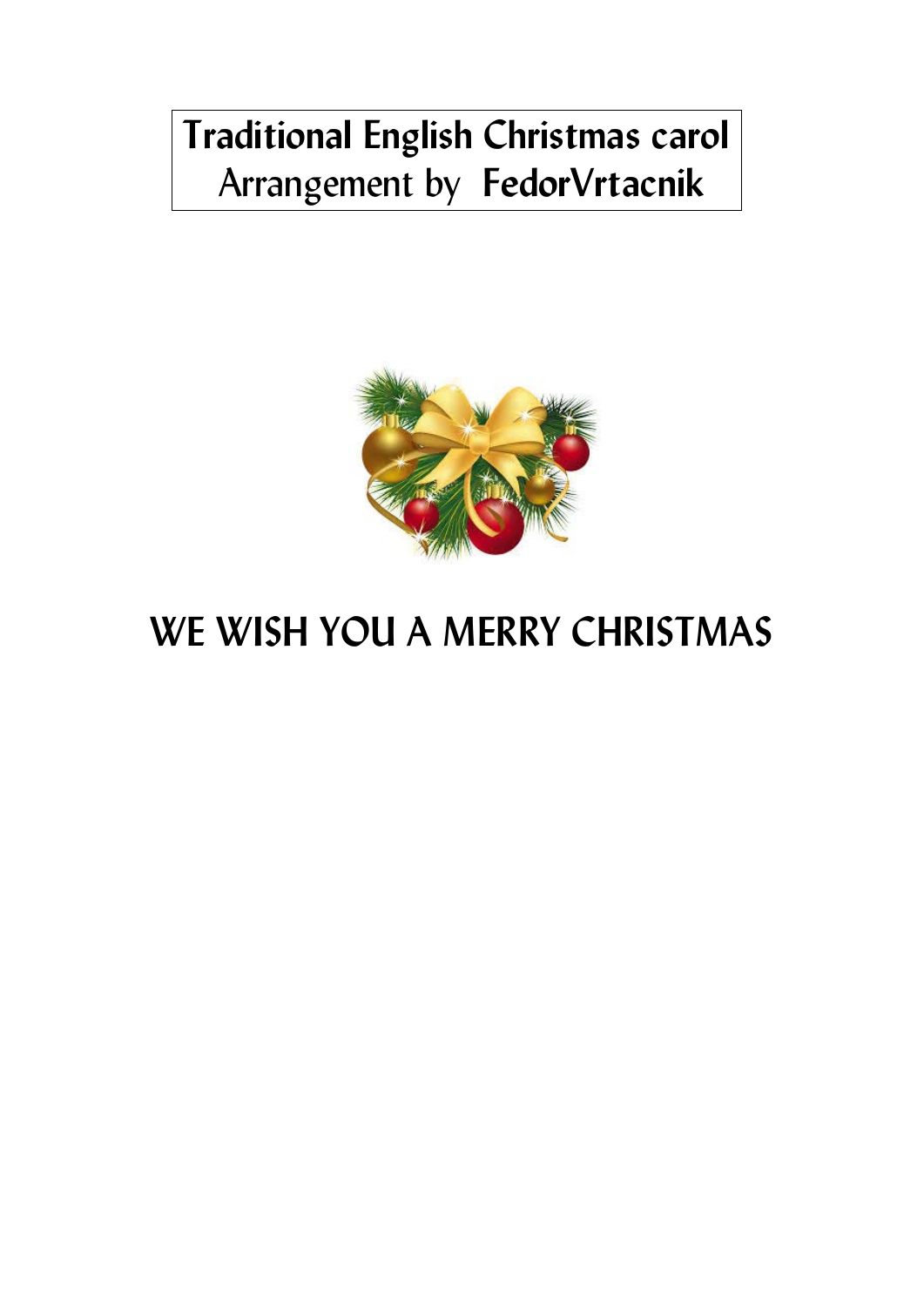## **WE WISH YOU A MERRY CHRISTMAS**